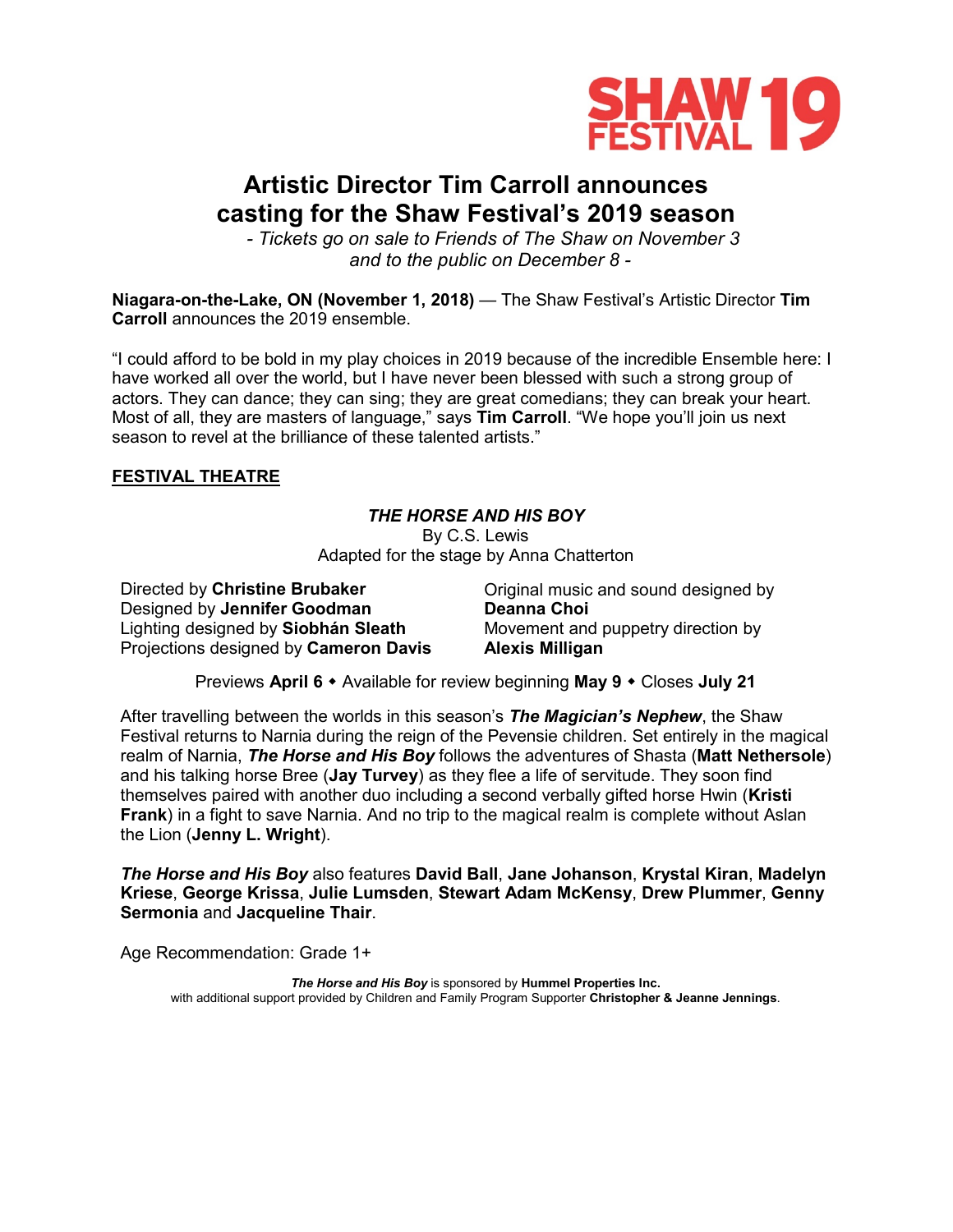### Lerner and Loewe's *BRIGADOON* Book and lyrics by Alan Jay Lerner, music by Frederick Loewe Original dances created by Agnes DeMille Revised book by Brian Hill

Directed by **Glynis Leyshon** Music direction by **Paul Sportelli** Choreography by **Linda Garneau** Set designed by **Pam Johnson**

Costumes designed by **Sue LePage** Lighting designed by **Kevin Lamotte** Projections designed by **Corwin Ferguson** Sound designed by **John Lott**

Previews **May 5** Available for review beginning **May 23** Closes **October 13**

Travelers Tommy Albright (**George Krissa**) and Jeff Douglas (**Mike Nadajewski**) stumble into Brigadoon, a Scottish town that only appears one day, once a century. The town is bustling with Charlie Dalrymple's (**Matt Nethersole**) upcoming nuptials which cause headaches for Archie Beaton (**Michael Therriault**) whose son is in love with the bride. The local lasses Fiona MacLaren (**Alexis Gordon**) and Meg Brockie (**Kristi Frank**) make merry with the visitors who soon find themselves smitten with the town and the women.

*Brigadoon* also features **David Ball**, **Peter Fernandes**, **Élodie Gillett**, **Kyle Golemba**, **Patty Jamieson**, **Jane Johanson**, **Krystal Kiran, Madelyn Kriese**, **Julie Lumsden**, **Marie Mahabal**, **Stewart Adam McKensy**, **Peter Millard**, **Drew Plummer**, **Travis Seetoo**, **Genny Sermonia**, **Gabriella Sundar Singh**, **Jacqueline Thair**, **Jay Turvey**, **Kelly Wong** and **Jenny L. Wright**.

Age Recommendation: Grade 4+

### *THE LADYKILLERS*

By Graham Linehan From the motion picture screenplay by William Rose By special arrangement with Studiocanal In association with Fiery Angel, London

Directed by **Tim Carroll** Designed by **Judith Bowden** Lighting designed by **Kevin Lamotte** Original music by **Paul Sportelli**

Previews **June 11** Available for review beginning **July 4** Closes **October 12**

Based on one of the best-loved British films of all time, the North American premiere of this comedy tour-de-force about a group of would-be murderers trying to kill one little old lady stars **Damien Atkins** as Professor Marcus and **Chick Reid** as Mrs. Wilberforce.

*The Ladykillers* also features **Kristopher Bowman***,* **Fiona Byrne**, **Martin Happer**, **Claire Jullien**, **Andrew Lawrie**, **Steven Sutcliffe** and **Ric Reid**.

Age Recommendation: Grade 7+

*The Ladykillers* is sponsored by the **William & Nona Macdonald Heaslip Foundation**.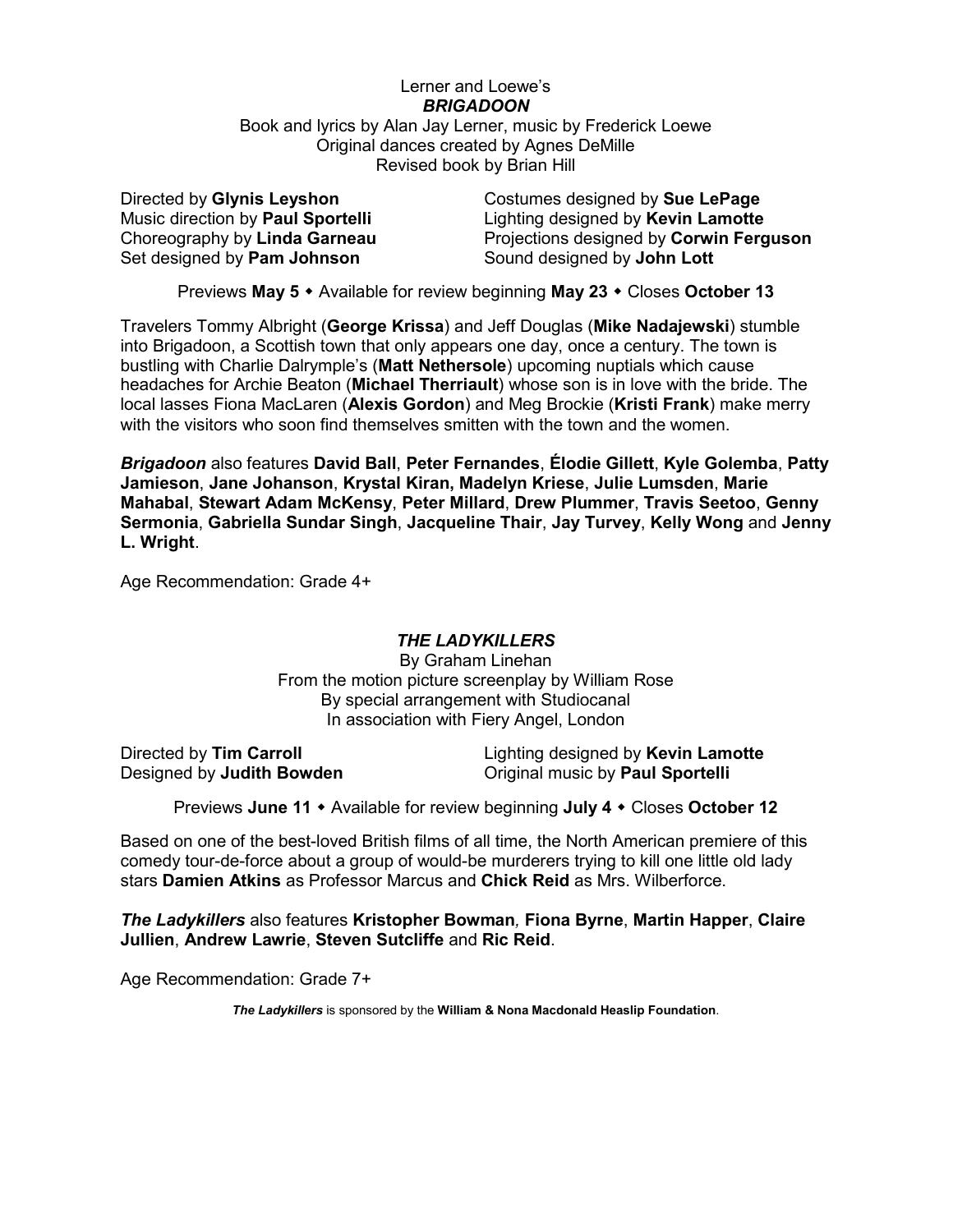### *MAN AND SUPERMAN* **with** *DON JUAN IN HELL* By Bernard Shaw **Special Event**

Directed by **Kimberley Rampersad** Designed by **Camellia Koo**

Lighting designed by **Kevin Lamotte**

Previews **August 17** Available for review beginning **August 24** Closes **October 5**

John Tanner (**Gray Powell**) doesn't want to get married, least of all to Ann Whitefield (**Sara Topham**). And yet something seems to be making it inevitable. Bernard Shaw's joyous, lifeaffirming comedy includes **Kyle Blair** as the smitten Octavius, **Martha Burns** as anarchist Mendoza and The Devil, and **Tom McCamus** as the self-made man Malone.

*Man and Superman* **with** *Don Juan in Hell* also features **David Adams**, **Sharry Flett**, **Jeff Irving**, **Tanja Jacobs**, **Sanjay Talwar** and **Shauna Thompson**.

With only 17 performances, *Man and Superman* **with** *Don Juan in Hell* is a limited engagement special event with a luncheon interlude featuring farm-to-table menus from Niagara's finest chefs, paired with regional wines.

Age Recommendation: Grade 9+

*Man and Superman* **with** *Don Juan in Hell* is sponsored by **Tim & Frances Price** and **Corinne & Victor Rice** with additional support from the **Andy Pringle Creative Reserve**.

### **ROYAL GEORGE THEATRE**

The Royal George Theatre is sponsored by **CIBC**.

*ROPE* By Patrick Hamilton

Directed by **Jani Lauzon** Designed by **Joanna Yu**

Lighting designed by **Louise Guinand** Original music and sound designed by **John Gzowski**

**Previews April 12 •** Available for review beginning **May 9** • Closes October 12

Two college students – Wyndham Brandon (**Kelly Wong**) and Charles Granillo (**Travis Seetoo**) – in 1920s London commit murder and host a party for the victim's friends including their former prep school headmaster (**Michael Therriault**) with the hidden body as the centerpiece … just to see if they can pull it off.

**Rope** also features **Élodie Gillett**, **Kyle Golemba, Alexis Gordon**, **Patty Jamieson** and **Peter Millard**.

Age Recommendation: Grade 9+

*Rope* is sponsored by **PricewaterhouseCoopers LLP**.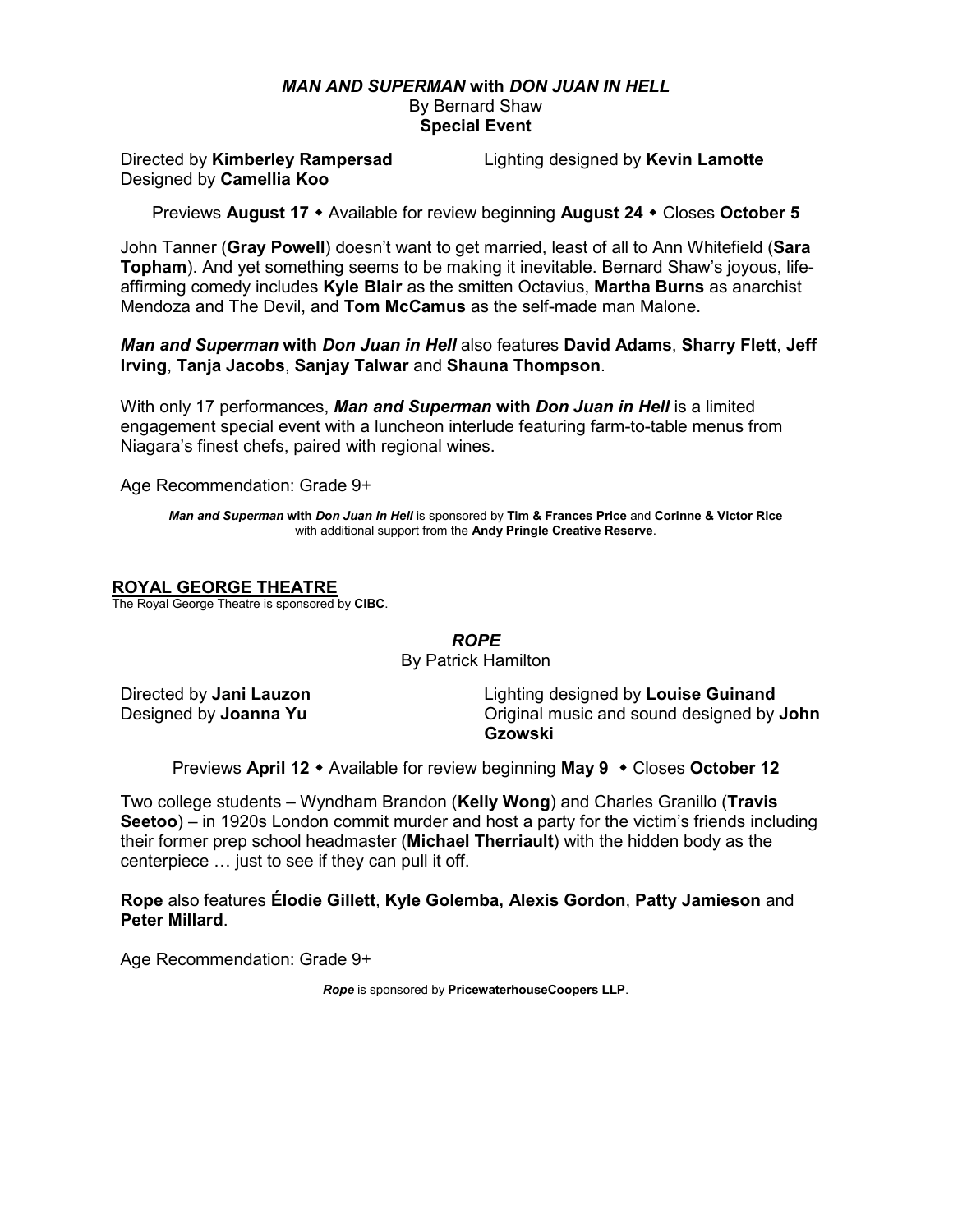# *GETTING MARRIED*

By Bernard Shaw

Directed by **Tanja Jacobs** Designed by **Shannon Lea Doyle** Lighting designed by **André du Toit** Original music and sound design by **James Bunton**

Previews May 10  $\cdot$  Available for review beginning May 23  $\cdot$  Closes October 13

They were supposed to tie the knot. But a pamphlet has arrived warning them of the dangers of getting married. So now they've called it off, sending the entire family into a frenzied, fireworks-filled debate about marriage, society's best-loved institution. Showcasing Bernard Shaw's signature wit are **Martin Happer** as General Bridgenorth, **Claire Jullien** as Lesbia Grantham, **Marla McLean** as Mrs. George Collins, **Ben Sanders** as St. John Hotchkiss, **Graeme Somerville** as Bishop Chelsea and **Steven Sutcliffe** as Reginald Bridgenorth.

*Getting Married* also features **Damien Atkins**, **Katherine Gauthier**, **Cameron Grant**, **Andrew Lawrie**, **Monice Peter** and **Chick Reid**.

Age Recommendation: Grade 9+

#### *THE RUSSIAN PLAY* By Hannah Moscovitch **Lunchtime One-Act**

Directed by **Diana Donnelly** Designed by **Gillian Gallow** Lighting designed by **Michelle Ramsay** Music direction by **Ryan deSouza** Movement direction by **Esie Mensah**

Previews **June 8** Available for review beginning **June 27** Closes **October 12**

This story of a small-town flower girl's ill-fated love with a gravedigger features **Gabriella Sundar Singh** as Sonya and **Peter Fernandes** as Piotr, along with **Marie Mahabal** and **Mike Nadajewski**.

Mature Content Age Recommendation: Grade 9+

# *CYRANO DE BERGERAC*

By Edmond Rostand Translated and adapted for the stage by Kate Hennig

Directed by **Chris Abraham** Designed by **Julie Fox**

Lighting designed by **Kimberly Purtell** Original music and sound designed by **Thomas Ryder Payne**

Previews **July 27** Available for review beginning **August 8** Closes **October 20**

Cyrano de Bergerac (**Tom Rooney**) is a swashbuckling 17th century swordsman who can do anything … except tell Roxane (**Deborah Hay**), the woman he loves, how he feels. He's just too self-conscious about his unusually large nose. Roxane is in love with words, so when Cyrano is offered the chance to ghost-write love letters to her from Christian (**Jeff Irving**) an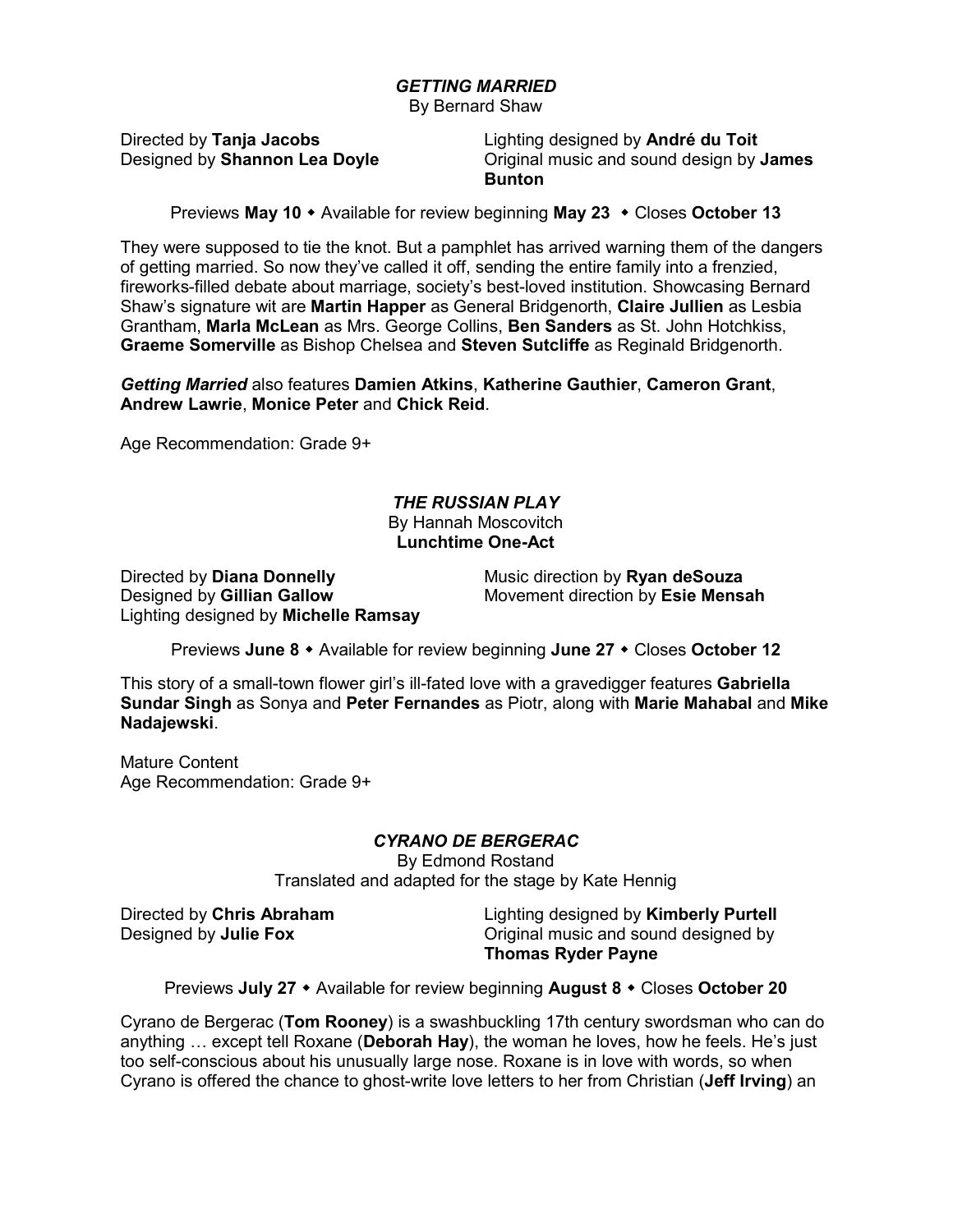inarticulate, love-struck cadet, he takes it.

**Cyrano de Bergerac** also features **David Adams**, **Kyle Blair**, **Sharry Flett**, **Patrick Galligan**, **Tanja Jacobs**, **Emily Lukasik**, **Michael Man**, **Marla McLean** and **Kiera Sangster**.

Age Recommendation: Grade 9+

*Cyrano de Bergerac* is sponsored by **James & Diane King.**

### **JACKIE MAXWELL STUDIO THEATRE**

The Jackie Maxwell Studio Theatre is sponsored by **Paradigm Capital Inc**.

# *THE GLASS MENAGERIE*

By Tennessee Williams

Directed by **László Bérczes** Set designed by **Bálazs Cziegler**

Costumes designed by **Hanne Loosen** Lighting designed by **Mikael Kangas**

Previews **May 22** Available for review beginning **June 27** Closes **October 12**

In his autobiographical masterpiece, Tennessee Williams – Tom (**André Sills**) – recalls growing up in the Depression-era Midwest with his shy sister (**Julia Course**) and their overbearing mother (**Allegra Fulton**). A gentleman caller (**Jonathan Tan**) seems to offer the chance of a new life – perhaps for all of them.

Age Recommendation: Grade 9+

*The Glass Menagerie* is sponsored by **James F. Brown**.

*SEX*

By Mae West

Directed by **Peter Hinton** Designed by **Eo Sharp** Lighting designed by **Bonnie Beecher** Music direction by **Ryan deSouza** Movement direction by **Alexis Milligan**

Previews **June 21** Available for review beginning **July 4** Closes **October 13**

Margy LaMont (**Diana Donnelly**), a quick-witted, sharp-tongued prostitute in Roaring Twenties Montreal who is looking for a better life. When she meets Jimmy Stanton (**Julia Course**), a rich and ardent young lover, she seems to have hit the jackpot. The trouble is he doesn't know the truth about her, but his mother (**Fiona Byrne**) is well aware of his new girlfriend's business.

*Sex* also features **Kristopher Bowman**, **Allegra Fulton**, **Katherine Gauthier**, **Cameron Grant**, **Monice Peter**, **Ben Sanders**, **André Sills**, **Ric Reid** and **Jonathan Tan**.

Age Recommendation: Grade 9+